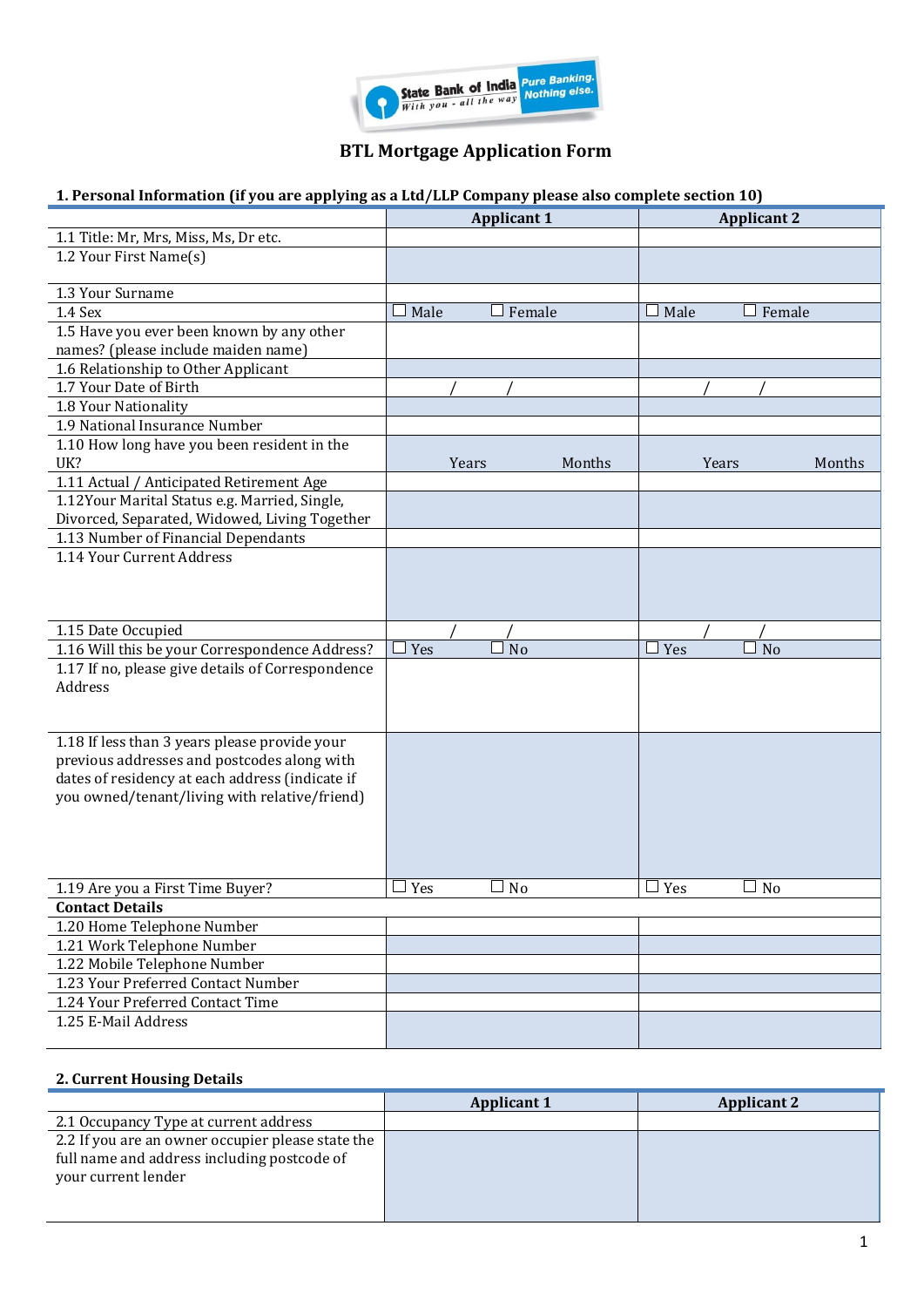| 2.3 Date current mortgage taken out          |            |                    |        |            |           |        |
|----------------------------------------------|------------|--------------------|--------|------------|-----------|--------|
| 2.4 Will you be redeeming your current       | $\Box$ Yes | No<br>$\mathbf{I}$ |        | $\Box$ Yes | $\Box$ No |        |
| mortgage on completion?                      |            |                    |        |            |           |        |
| If no, please give details                   |            |                    |        |            |           |        |
| 2.5 Your current mortgage outstanding term   |            | Years              | Months |            | Years     | Months |
| 2.6 Your current mortgage outstanding amount | £          |                    |        | £          |           |        |
| 2.7 If you are a tenant please state the     |            |                    |        |            |           |        |
| Landlords details. Full Name and Address     |            |                    |        |            |           |        |
| including Postcode                           |            |                    |        |            |           |        |
|                                              |            |                    |        |            |           |        |
|                                              |            |                    |        |            |           |        |
| 2.8 Your current monthly rent                |            |                    |        | £          |           |        |
| 2.9 Your landlords telephone number          |            |                    |        |            |           |        |

If you are self-employed, complete the questions in section 3(b)

### **3(a). Employment Details**

|                                                | <b>Applicant 1</b> | <b>Applicant 2</b> |
|------------------------------------------------|--------------------|--------------------|
| 3(a).1 Your job title                          |                    |                    |
| 3(a).2 Start date of employment                |                    |                    |
| 3(a).3 Your employers name                     |                    |                    |
| 3(a).4 Nature of employers business            |                    |                    |
| 3(a).5 Your employers address including        |                    |                    |
| postcode                                       |                    |                    |
|                                                |                    |                    |
|                                                |                    |                    |
| 3(a).6 Your employers telephone number         |                    |                    |
| 3(a).7 Your employers reference for mortgage   |                    |                    |
| enquiries                                      |                    |                    |
| 3(a).8 If still in probationary period, please |                    |                    |
| confirm date probationary period ends          |                    |                    |

Previous employment details (3 year history): Please provide full details of your employment if you have been less than 3 years with your current employer or have been self-employed for less than 3 years

| 3(a).9 Previous employers name                           |  |
|----------------------------------------------------------|--|
| 3(a).10 Previous employers address including<br>postcode |  |
| 3(a).11 Your job title                                   |  |
| 3(a).12 Date employment commenced                        |  |
| 3(a).13 Date employment ceased                           |  |

Please provide any additional previous employments in the additional information (section 11) together with an explanation for any breaks in employment.

| Annual Income Details (Please provide all information on a gross basis i.e. before deduction of tax) |   |   |
|------------------------------------------------------------------------------------------------------|---|---|
| 3(a).14 Basic Salary                                                                                 |   |   |
| 3(a).15 Guaranteed Overtime                                                                          | £ |   |
| 3(a).16 Guaranteed Bonus                                                                             | £ | £ |
| 3(a).17 Commission                                                                                   |   |   |
| 3(a).18 Car Allowance                                                                                |   | £ |
| 3(a).19 Large Town/Housing Allowance                                                                 | £ |   |
| 3(a).20 Child Benefit                                                                                |   | £ |
| 3(a).21 Maintenance Payments                                                                         |   |   |
| 3(a).22 Pension - Occupational                                                                       | £ | £ |
| 3(a).23 Pension - Private                                                                            |   |   |
| 3(a).24 Personal Independence Payment (DLA)                                                          | £ | £ |
| 3(a).25 Rental Income                                                                                |   |   |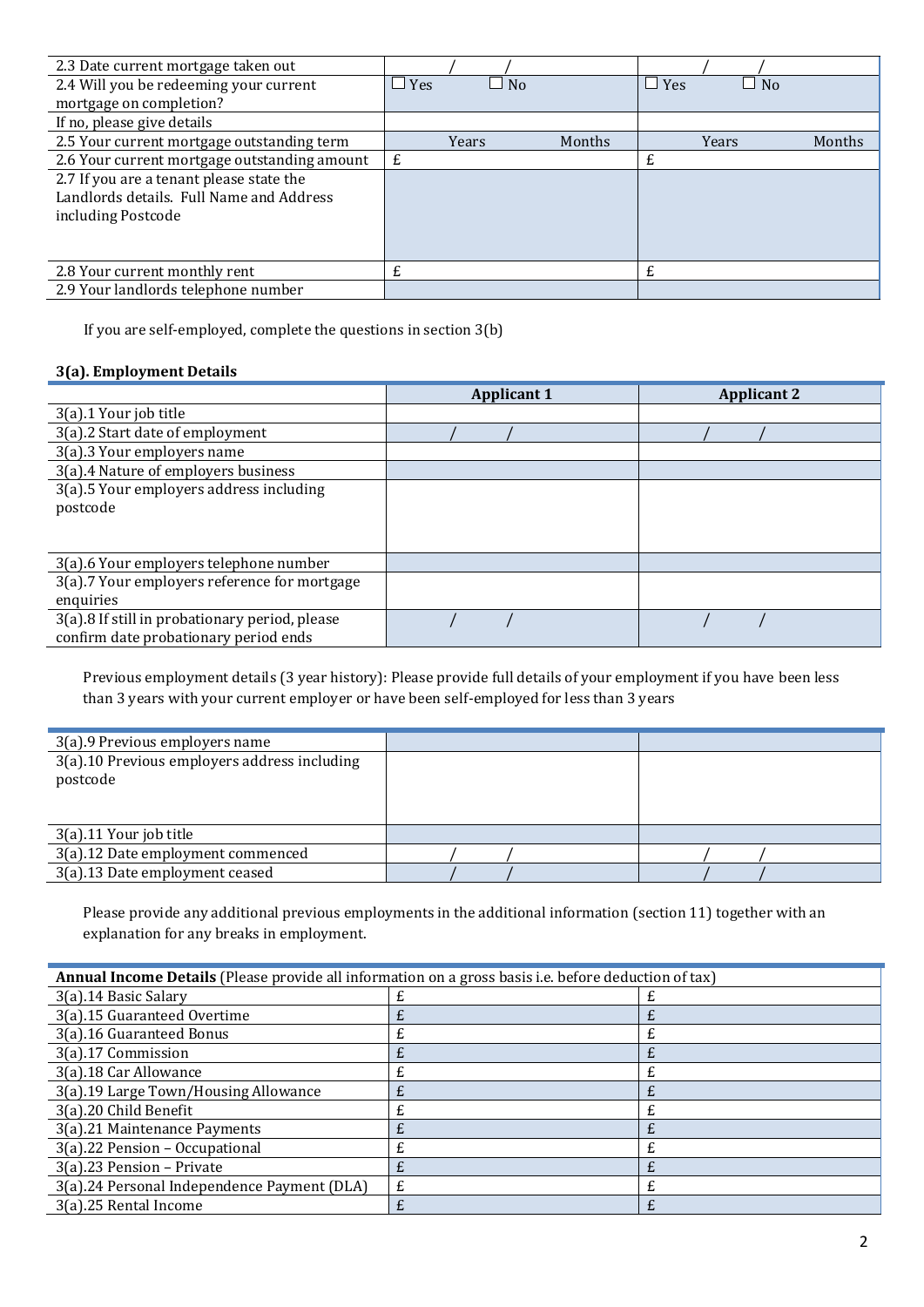| 3(a).26 Universal Credit             |  |
|--------------------------------------|--|
| 3(a).27 Investment Income            |  |
| 3(a).28 Pension Credit               |  |
| 3(a).29 Directors Emoluments         |  |
| 3(a).30 Dividends                    |  |
| 3(a).31 Total Income From Employment |  |
| 3(a).32 Net Monthly Income Amount    |  |

If you are self- employed or a director of a limited company please complete this section:

### **3(b). Self-Employment Details**

|                                                      | <b>Applicant 1</b> |        |       | <b>Applicant 2</b> |
|------------------------------------------------------|--------------------|--------|-------|--------------------|
| 3(b).1 State your percentage shareholding in the     | $\frac{0}{0}$      |        |       | $\frac{0}{0}$      |
| business                                             |                    |        |       |                    |
| $3(b).2$ Your business name and address              |                    |        |       |                    |
| including postcode                                   |                    |        |       |                    |
|                                                      |                    |        |       |                    |
|                                                      |                    |        |       |                    |
|                                                      |                    |        |       |                    |
| 3(b).3 Position in the business                      |                    |        |       |                    |
| 3(b).4 Business telephone number                     |                    |        |       |                    |
| 3(b).5 Business facsimile number                     |                    |        |       |                    |
| 3(b).6 Nature of your business                       |                    |        |       |                    |
|                                                      |                    |        |       |                    |
| 3(b).7 Business status i.e. Sole Trader, Ltd         |                    |        |       |                    |
| Company etc.                                         |                    |        |       |                    |
| 3(b).8 Date business established                     |                    |        |       |                    |
| 3(b).9 Date owned / part owned the business          |                    |        |       |                    |
| 3(b).10 Date incorporated                            |                    |        |       |                    |
| 3(b).11 Company registration number (if Ltd          |                    |        |       |                    |
| company or LLP)                                      |                    |        |       |                    |
| 3(b).12 Registered office address (if different      |                    |        |       |                    |
| from above)                                          |                    |        |       |                    |
|                                                      |                    |        |       |                    |
|                                                      |                    |        |       |                    |
| 3(b).13 Length of time trading under your            |                    |        |       |                    |
| control (If less than 2 years please give details of |                    |        |       |                    |
| previous business/employment)                        | Years              | Months | Years | Months             |
| 3(b).14 Accountant Firm Name                         |                    |        |       |                    |
| 3(b).15 Accountants address including postcode       |                    |        |       |                    |
|                                                      |                    |        |       |                    |
|                                                      |                    |        |       |                    |
|                                                      |                    |        |       |                    |
| 3(b).16 Accountants telephone number                 |                    |        |       |                    |
| 3(b).17 Accountants E-Mail                           |                    |        |       |                    |
|                                                      |                    |        |       |                    |
| 3(b).18 Number of years accountant has been          |                    |        |       |                    |
| acting for you?                                      | Years              | Months | Years | Months             |
| 3(b).19 Accountants qualification                    |                    |        |       |                    |
|                                                      |                    |        |       |                    |
| 3(b).20 Please provide details of other              |                    |        |       |                    |
| accountants that have acted for you in the last 3    |                    |        |       |                    |
| years                                                |                    |        |       |                    |
|                                                      |                    |        |       |                    |
|                                                      |                    |        |       |                    |

| <b>Your Self-Employed Income</b>       | <b>Net Profit</b> | <b>Year Ending</b> | <b>Net Profit</b> | <b>Year Ending</b> |
|----------------------------------------|-------------------|--------------------|-------------------|--------------------|
| 3(b).21 State your share of Net Profit |                   | 20                 |                   | 20                 |
| for the last 3 years                   |                   | 20                 |                   | 20                 |
|                                        |                   | 20                 |                   | 20                 |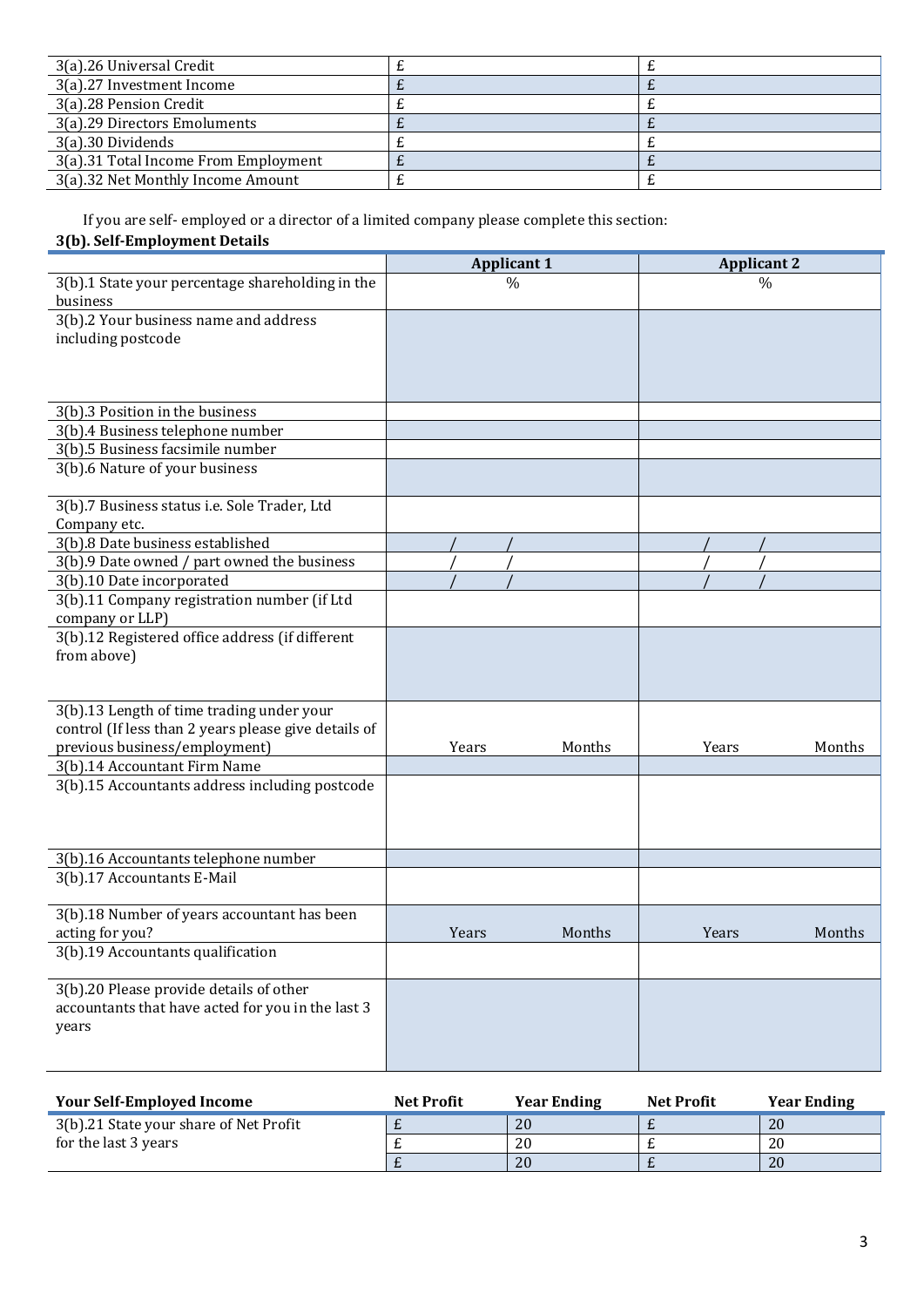### **4. Credit Information**

|                                                   | <b>Applicant 1</b>                                | <b>Applicant 2</b>           |
|---------------------------------------------------|---------------------------------------------------|------------------------------|
| 4.1 Have you personally or as a company           | Yes<br>N <sub>0</sub>                             | $\Box$ Yes<br>$\Box$ No      |
| director ever been declared bankrupt, insolvent   |                                                   |                              |
| or made an arrangement with creditors (IVA)?      |                                                   |                              |
| If yes, when?                                     |                                                   |                              |
| If discharged, when?                              |                                                   |                              |
| 4.2 Have you ever had a Default or County or      | Yes<br>N <sub>o</sub>                             | $\Box$ Yes<br>N <sub>o</sub> |
| High Court Judgement for debt registered          |                                                   |                              |
| against you?                                      |                                                   |                              |
| If yes, please provide details                    |                                                   |                              |
|                                                   |                                                   |                              |
|                                                   |                                                   |                              |
| 4.3 Have you ever missed any payment or been      | Yes<br>N <sub>o</sub>                             | $\Box$ Yes<br>N <sub>o</sub> |
| in arrears on any mortgage, credit card or other  |                                                   |                              |
| financial commitment?                             |                                                   |                              |
| 4.4 Have you ever been refused a mortgage on      | Yes<br>N <sub>o</sub><br>$\overline{\phantom{a}}$ | $\Box$ Yes<br>⊥ No           |
| this or any other property, or had an application |                                                   |                              |
| for credit refused?                               |                                                   |                              |
| 4.5 Have you ever had a property repossessed      | Yes<br><b>No</b>                                  | $\Box$ Yes<br>$\Box$ No      |
| due to arrears or surrender?                      |                                                   |                              |
| 4.6 Have you received a formal police caution in  | Yes<br>No                                         | $\Box$ Yes<br>$\Box$ No      |
| the last 5 years, ever been convicted of, or have |                                                   |                              |
| any prosecutions pending, for any offence other   |                                                   |                              |
| than for parking or speeding, excluding any       |                                                   |                              |
| which are spent under the Rehabilitation of       |                                                   |                              |
| Offenders Act 1974?                               |                                                   |                              |
| 4.7 If you have answered yes to any of these      |                                                   |                              |
| questions please provide details                  |                                                   |                              |
|                                                   |                                                   |                              |
|                                                   |                                                   |                              |
|                                                   |                                                   |                              |
|                                                   |                                                   |                              |

### **5. Property to be Mortgaged**

| 5.1 Full postal address and postcode of the property   |                                       |
|--------------------------------------------------------|---------------------------------------|
| to be mortgaged                                        |                                       |
|                                                        |                                       |
|                                                        |                                       |
| 5.2 Purchase Price                                     | £                                     |
| 5.3 Estimated Value                                    | £                                     |
| 5.4 Is the property to be used as anything other than  | Yes<br>No<br>$\overline{\phantom{a}}$ |
| a Buy to Let?                                          |                                       |
| 5.5 Are you buying under any purchase scheme?          | Yes<br>No                             |
| 5.6 Will the property be let to a family member?       | Yes<br>No                             |
| 5.7 Please specify family member i.e. Children, Spouse |                                       |
| 5.8 Is the property currently tenanted?                | Yes<br>No                             |
| 5.9 What is the expected/current annual rental         | £                                     |
| income?                                                |                                       |
| 5.10 Under what tenancy type (Assured Shorthold        |                                       |
| Tenancy or Common Law Tenancy)?                        |                                       |
| 5.11 Is the property occupied or to be occupied by     | Yes<br>N <sub>o</sub><br>n l          |
| DSS tenants?                                           |                                       |
| 5.12 What term is the current/anticipated tenancy      | Years<br>Months                       |
| agreement?                                             |                                       |
| 5.13 Number of current/anticipated tenants             |                                       |
| 5.14 Is the property a House in Multiple Occupation    | Yes<br>No                             |
| (HMO) which is subject to licencing or otherwise?      |                                       |
| If yes, please provide details                         |                                       |
|                                                        |                                       |
|                                                        |                                       |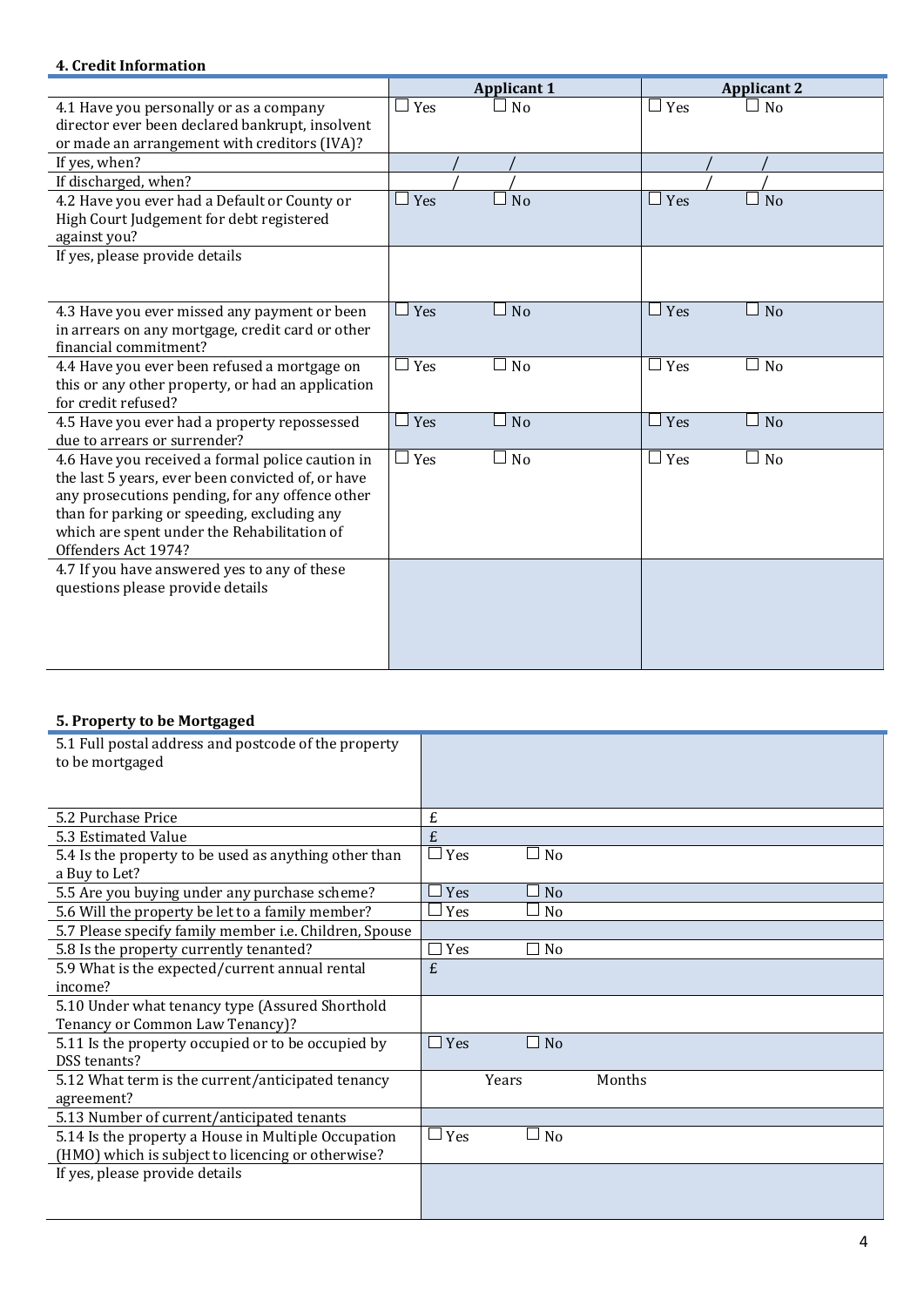| 5.15 Type of Property i.e. Semi Detached House        |                                                     |
|-------------------------------------------------------|-----------------------------------------------------|
| 5.16 Number of Floors                                 |                                                     |
| 5.17 Number of Reception Rooms                        |                                                     |
| 5.18 Number of Bedrooms                               |                                                     |
| 5.19 Number of Kitchens                               |                                                     |
| 5.20 Number of Bathrooms                              |                                                     |
| 5.21 Number of WC's                                   |                                                     |
| 5.22 Number of Garages                                |                                                     |
| 5.23 Number of Basements                              |                                                     |
| <b>Flats/Maisonettes Only:</b>                        |                                                     |
| 5.24 On what floor is the flat situated               |                                                     |
| 5.25 Total number of storeys and housing units in the |                                                     |
| building                                              |                                                     |
| 5.26 Is the flat accessed via a balcony or deck?      | Yes<br>N <sub>o</sub>                               |
| 5.27 Is the flat above or adjacent to commercial      | Yes<br>No                                           |
| premises?                                             |                                                     |
| If yes, please provide details                        |                                                     |
|                                                       |                                                     |
| 5.28 Is the flat ex-local authority?                  | Yes<br>N <sub>o</sub>                               |
| <b>Type of Property</b>                               |                                                     |
| 5.29 Tenure                                           | Freehold<br>Commonhold<br>Leasehold<br>Feuhold      |
| 5.30 Confirm the unexpired lease term (in years)      |                                                     |
| 5.31 Annual ground rent or feu duty                   |                                                     |
| 5.32 Annual service or management charge              |                                                     |
| <b>Other Property Details</b>                         |                                                     |
| 5.33 Is the property of standard construction?        | Yes<br>N <sub>o</sub>                               |
| If no, please provide details                         |                                                     |
|                                                       |                                                     |
| 5.34 Year of Construction                             |                                                     |
| 5.35 Is the property in the course of construction?   | Yes<br>N <sub>o</sub>                               |
| 5.36 If less than 10 years old, is NHBC or equivalent |                                                     |
| warranty available (please specify)?                  |                                                     |
| 5.37 Will any part of the property be used for        | $\Box$ Yes<br><b>No</b><br>$\overline{\phantom{a}}$ |
| business purposes?                                    |                                                     |
| If yes, please provide details                        |                                                     |
| 5.38 Are there any land, agricultural or occupancy    | $\Box$ Yes<br>N <sub>o</sub><br>$\sim$              |
| restrictions that apply to the property?              |                                                     |
| 5.39 Will full vacant possession be obtained on       | Yes<br>No<br>$\Box$                                 |
| completion?                                           |                                                     |
|                                                       |                                                     |
| If no, please provide details                         |                                                     |

# **6. Details of the Mortgage you require**

| 6.1 Mortgage Term                                                                                                                                | Years | Months |
|--------------------------------------------------------------------------------------------------------------------------------------------------|-------|--------|
| 6.2 Total Mortgage Amount                                                                                                                        | £     |        |
| 6.3 Mortgage amount on a Repayment Basis                                                                                                         | £     |        |
| 6.4 Mortgage amount on an Interest Only Basis                                                                                                    | £     |        |
| 6.5 If part or all of your mortgage is on an Interest<br>Only basis, how do you intend to repay the mortgage<br>at the end of the mortgage term? |       |        |
| 6.6 If loan extends beyond planned retirement age                                                                                                |       |        |
| please provide details of your post retirement income                                                                                            |       |        |
| 6.7 Product Details (insert full description of the<br>product required)                                                                         |       |        |
| <b>For Purchases Only:</b>                                                                                                                       |       |        |
| 6.8 Please indicate the deposit amount being used to<br>purchase the property                                                                    | £     |        |
| 6.9 Please state the source of the deposit monies<br>being used to purchase the property                                                         |       |        |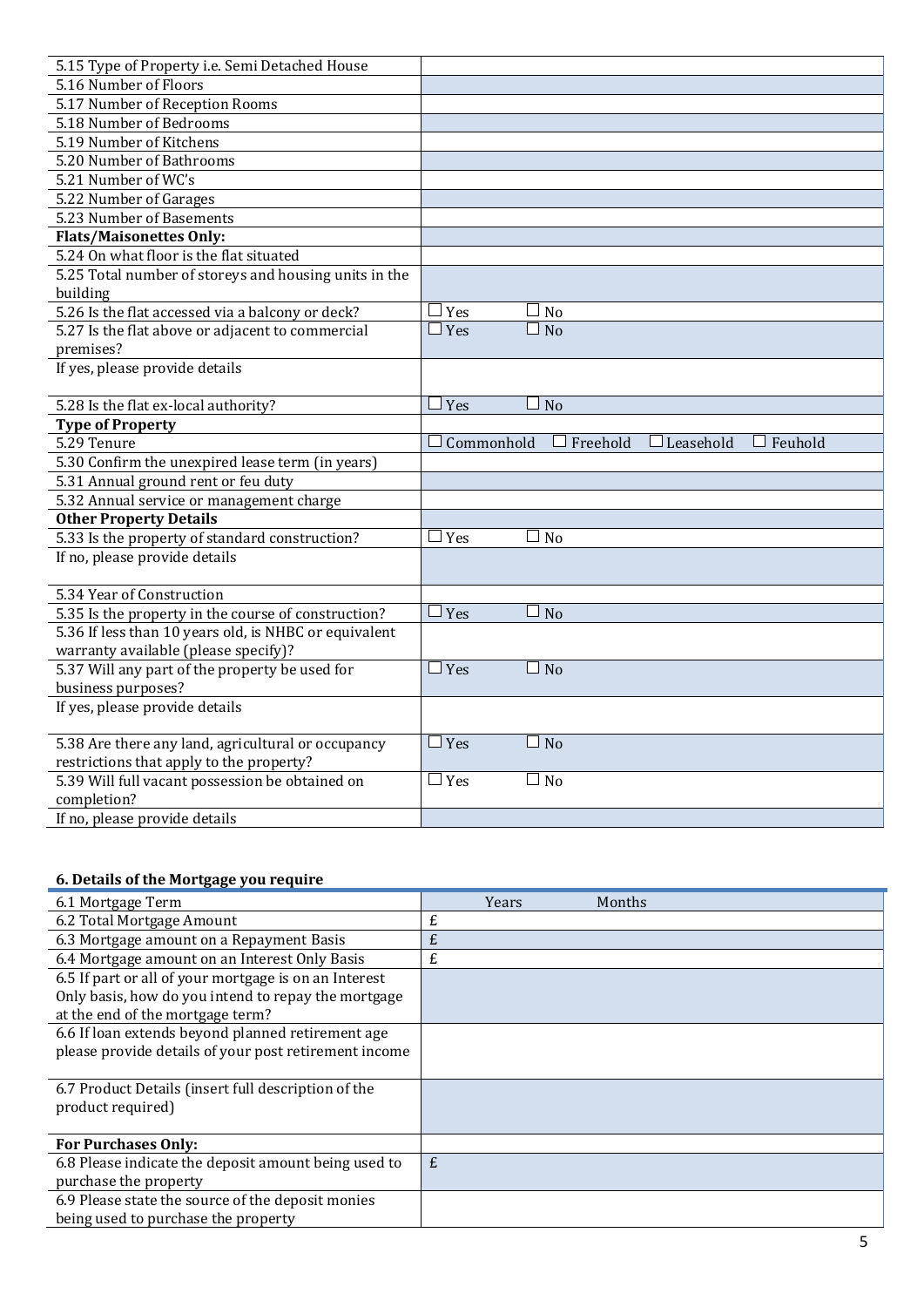| 6.10 Will you obtain another loan or assistance   | Yes<br>N <sub>o</sub> |
|---------------------------------------------------|-----------------------|
| towards the purchase price you have agreed?       |                       |
| If yes, please state the source                   |                       |
| If yes, how much?                                 | £                     |
| <b>For Remortgages Only:</b>                      |                       |
| 6.11 Date of Purchase                             |                       |
| 6.12 Original Purchase Price                      | £                     |
| 6.13 How much did you originally borrow to        | £                     |
| purchase the property?                            |                       |
| 6.14 Name of the existing lender                  |                       |
| 6.15 Current balance outstanding                  | £                     |
| 6.16 Is the mortgage for the joint benefit of all | Yes<br>N <sub>0</sub> |
| borrowers?                                        |                       |
| If no, please provide details                     |                       |
|                                                   |                       |
| 6.17 If you are raising additional funds, please  |                       |
| confirm what these will be used for?              |                       |
|                                                   |                       |
| 6.18 Since the date that the subject dwelling was |                       |
| purchased, have you the borrower/s or any related |                       |
| person occupied the subject dwelling?             |                       |

## **7. Arrangements for Inspection of the Property**

| 7.1 Contact name                                     |  |
|------------------------------------------------------|--|
| 7.2 Contact address                                  |  |
|                                                      |  |
|                                                      |  |
|                                                      |  |
| 7.3 Contact telephone number                         |  |
| 7.4 Provide the name and address of the Estate Agent |  |
| handling the sale if different from above            |  |
|                                                      |  |
|                                                      |  |
|                                                      |  |
| 7.5 Is this a private sale?                          |  |
| If yes, please provide details of the relationship   |  |
| between the vendor and the purchaser, together with  |  |
| full details of the transaction                      |  |
|                                                      |  |

### **8. Solicitor Details**

| 8.1 Solicitor firm name           |  |
|-----------------------------------|--|
| 8.2 Solicitor address             |  |
|                                   |  |
|                                   |  |
|                                   |  |
| 8.3 Name of person acting for you |  |
| 8.4 Telephone number              |  |
| 8.5 Facsimile number              |  |
| 8.6 DX address                    |  |

### **9. Your Bank Account**

| 9.1 Name and address of your Bank branch |  |
|------------------------------------------|--|
|                                          |  |
|                                          |  |
|                                          |  |
|                                          |  |
|                                          |  |
| 9.2 Sort Code                            |  |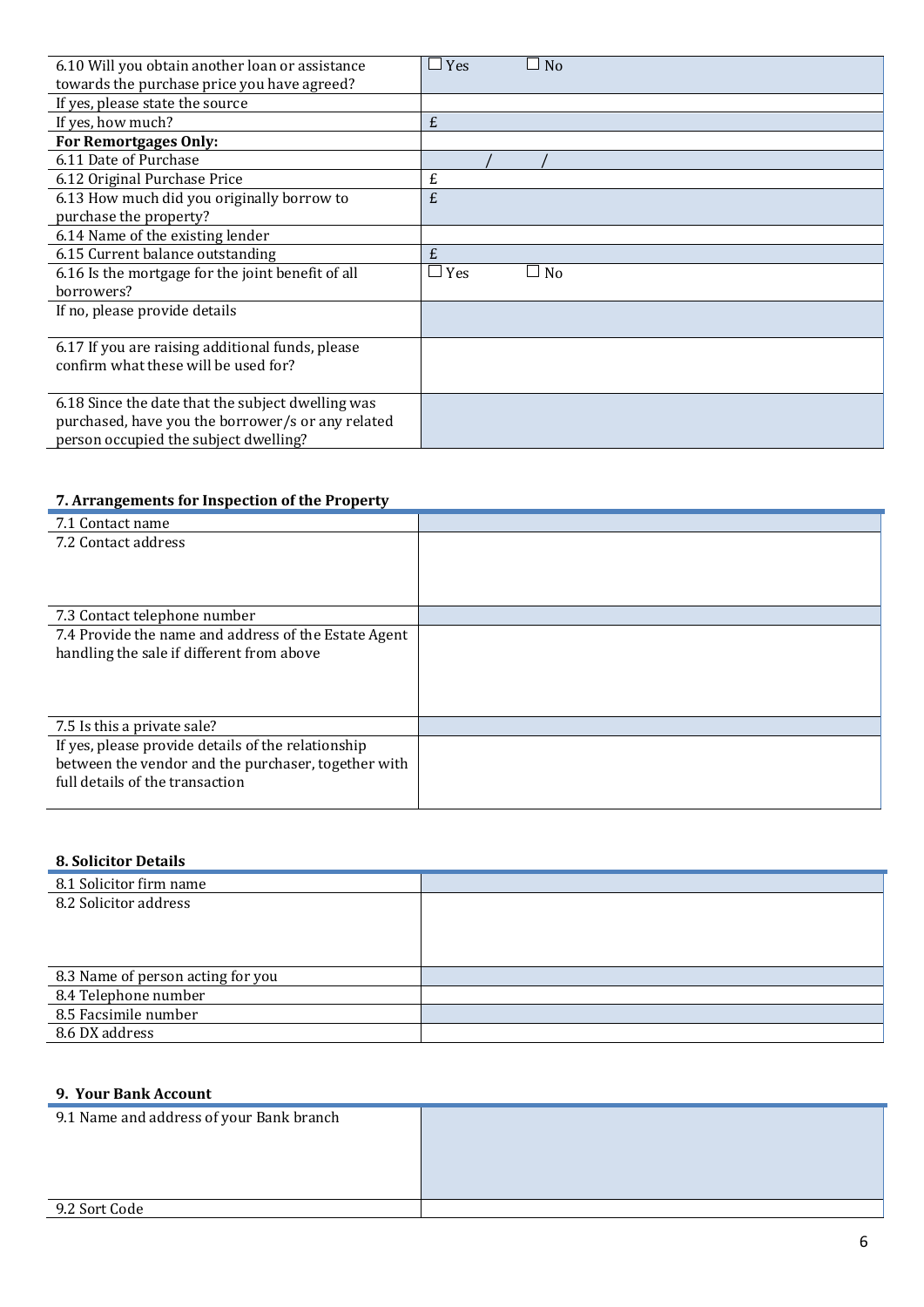| 9.3 Account Number                                    |           |        |
|-------------------------------------------------------|-----------|--------|
| 9.4 How long have you held this account?              | Years     | Months |
| 9.5 Do you have a facility to setup a direct debit on | Yes<br>No |        |
| this account?                                         |           |        |

### **10. Ltd or LLP Company Applications (Applications where borrowing is to be in company name - this section must be fully completed)**

| be runy completeur                                                                      |  |
|-----------------------------------------------------------------------------------------|--|
| 10.1 Trading Name                                                                       |  |
| 10.2 Trading Address                                                                    |  |
|                                                                                         |  |
| 10.3 Registered Address (if different to above)                                         |  |
| 10.4 Telephone number                                                                   |  |
| 10.5 Facsimile number                                                                   |  |
| 10.6 Nature of the Business                                                             |  |
| 10.7 Date of Incorporation                                                              |  |
| 10.8 Details of all shareholders/directors/members<br>and their percentage of ownership |  |
| 10.9 Company Registration Number                                                        |  |
| 10.10 Details of any Previous Trading Name                                              |  |

| <b>Company Net Profit</b>                               | <b>Net Profit</b> | <b>Year Ending</b> |
|---------------------------------------------------------|-------------------|--------------------|
| 10.11 State the net profit for the Company for the last |                   | 20                 |
| three years                                             |                   | 20                 |
|                                                         |                   | 20                 |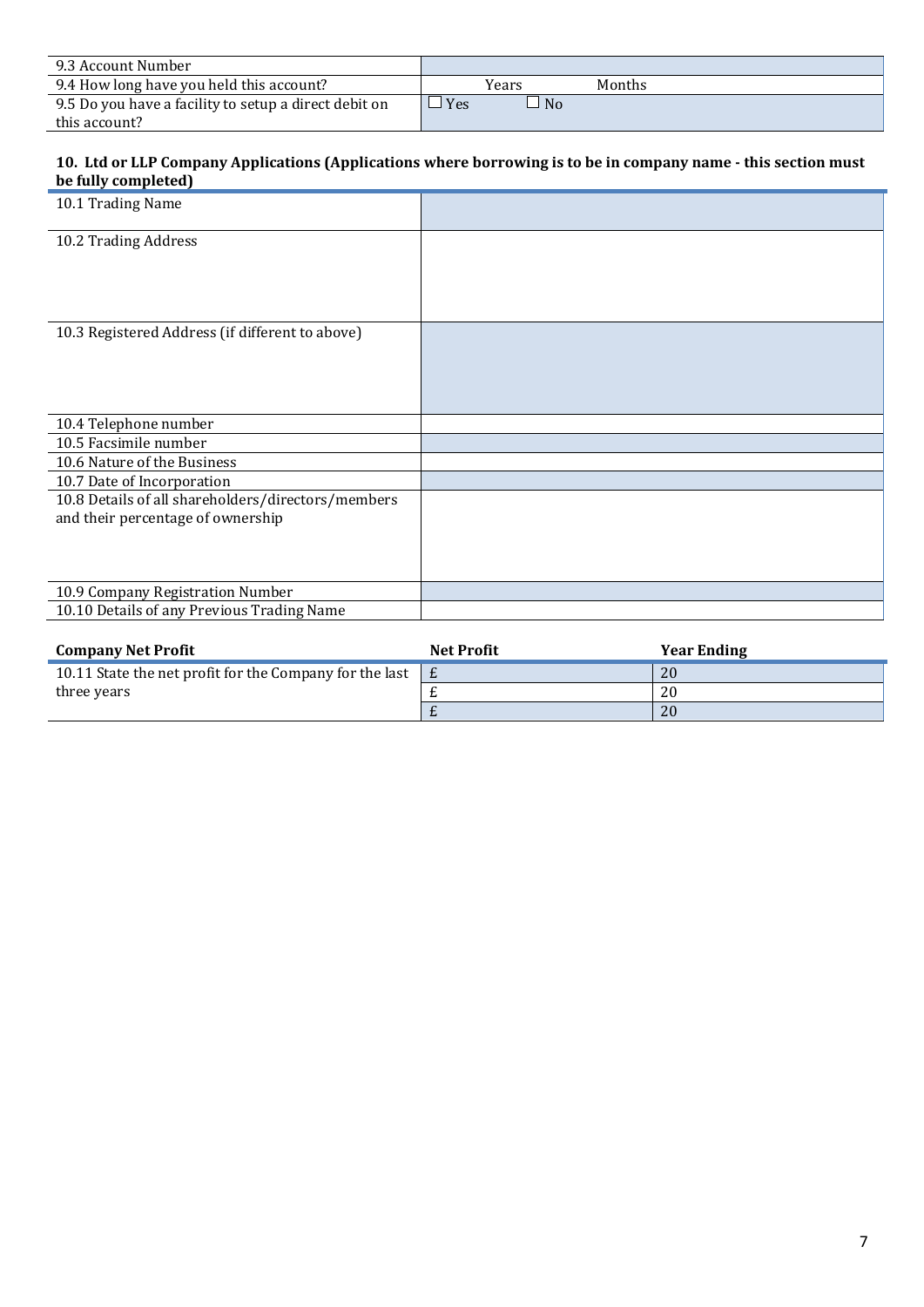Please use this page to detail any additional information that you want to provide or have been unable to detail fully in the boxes.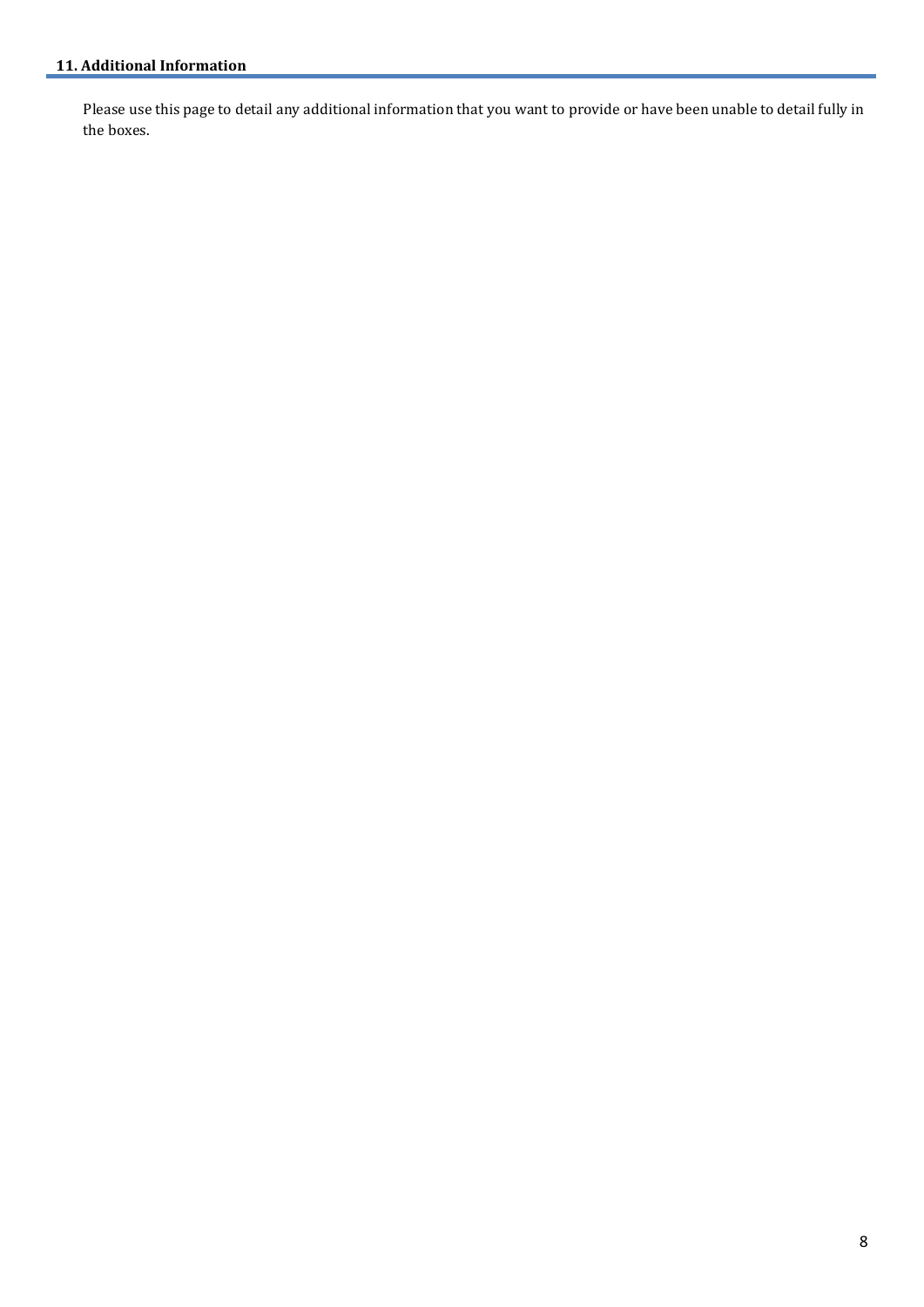### **DECLARATION**

#### **How we use your personal information**

- 1. Any information about me and my account may be shared within State Bank of India to open and manage the account, make lending decisions, collect debts, trace debtors, prevent fraud and money laundering and for business analysis. It may also be shared within State Bank of India and with specialist companies for market research purposes on behalf of State Bank of India. State Bank of India may use my information to populate application forms for products provided or introduced by State Bank of India. If I notify you of changes to my personal details, it is your normal practice to update all of my accounts unless I ask you not to. If I have opened an account or policy with another organisation introduced to me by State Bank of India, you will pass these updates to them but I am advised to contact them to confirm the changes.
- 2. You will make searches about me at credit reference agencies who will supply you with credit information, for use in the assessment of credit products and other information as well as information from the Electoral Register, for the purpose of verifying my identity. The agencies will record details of the search type (credit or identification) and any previous and subsequent names, whether or not my application proceeds. I acknowledge that multiple credit searches may affect my ability to obtain credit elsewhere. You may use credit-scoring methods to assess my application and to verify my identity. Credit searches and other information, including any previous and subsequent names, which is provided to you and/or the credit reference agencies, about me and those with whom I am linked financially may be used by State Bank of India and other companies if credit decisions are made about me. Any of this information may also be used for identification purposes, debt tracing and the prevention of money laundering as well as the management of my accounts.
- 3. Any valuation obtained by you is to assist you with this application only and cannot be relied upon by me for any other purpose and in particular it cannot be relied upon by me as an indication of the current market value or as a structural survey of the property. If a structural survey or a valuation is required by me, I shall independently instruct valuers at my own expense
- 4. Any information about me and my account can be shared within State Bank of India and with fraud prevention agencies to prevent or detect fraud, or to assist in verifying my identity. You may also search the records of fraud prevention agencies who will supply you with information. You may pass information to financial and other organisations involved in fraud prevention to protect yourselves and your customers from theft and fraud. If I give you false or inaccurate information and you identify fraud, you will record this and pass it to fraud prevention agencies to prevent fraud and money laundering.

We and other organisations may access and use from other countries the information recorded by fraud prevention agencies. Please also note that law enforcement and government agencies may access and use this information to prevent fraud and money laundering.. Further details explaining how the information held by fraud prevention agencies may be used can be obtained from Us in the following ways

| On our website: | http://www.sbiuk.com/credit-reference |
|-----------------|---------------------------------------|
| By post:        | 14-15 King Street, London, EC2V 8EA   |
| By Telephone:   | 0800 532 532                          |

5. Joint Accounts

By making a joint application, I am creating a financial association with the other applicant, I am also confirming that I am entitled to:

- disclose information about the other applicant(s) and/or anyone else referred to by me
- authorise you to search, line and/or record information at credit reference agencies about me and/or anyone else referred to by me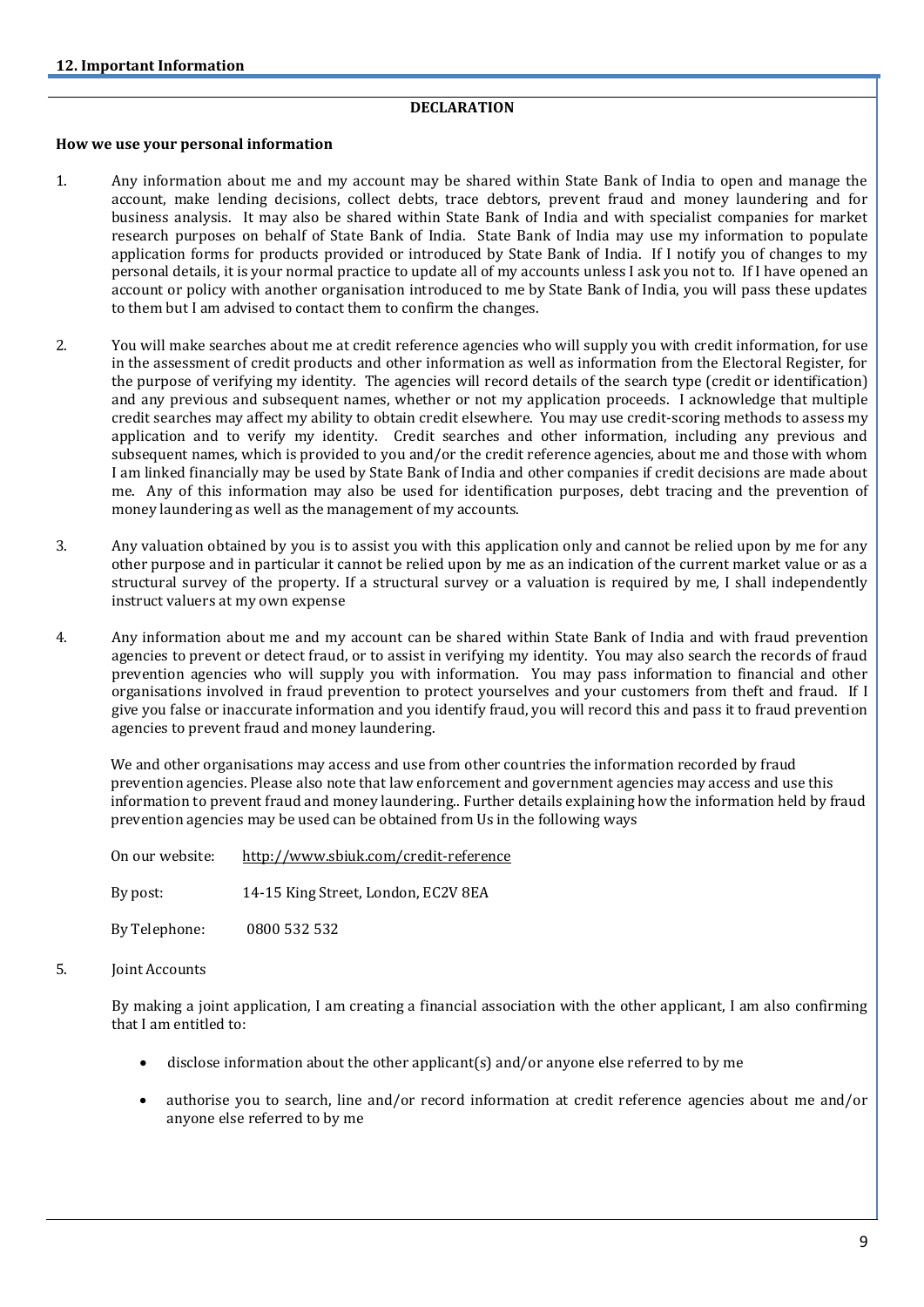#### Sole Accounts

Information held about me by the credit reference agencies may already be linked to another individual who has an existing financial association with me. For the purposes of my application I may be treated as financially linked and my application will be assessed with reference to any "associated" records.

- 6. Where I borrow or may borrow from you, you may give details of my account and how I manage it to credit reference agencies. If I borrow and do not repay in full and on time, you may tell credit reference agencies who will record the outstanding debt.
- 7. I have the right of access to my personal records held by you and the credit and fraud agencies upon giving you reasonable written notice. You can contact the Credit Reference Agencies currently operating in the UK; the information they hold may not be the same so it is worth contacting them all. They will charge you a small statutory fee.

CallCredit, Consumer Services Team, PO Box 491, Leeds, LS3 1WZ or call 0870 060 1414

Equifax PLC, Credit File Advice Centre, PO Box 3001, Bradford, BD1 5US or call 0870 010 0583 or log on to [www.myequifax.co.uk](http://www.myequifax.co.uk/)

Experian, Consumer Help Service, PO Box 8000, Nottingham NG80 7WF or call 0844 481 8000 or log on to [www.experian.co.uk.](http://www.experian.co.uk/) 

 CIFAS, 6th floor, Lynton House, 7-12 Tavistock Square, London WC1H 9LT or log on to www.cifas.org.uk

 National Hunter, PO Box 2756, Stoke-on-Trent, Staffordshire, ST6 9AQ or log on to www.nhunter.co.uk

- 8. You may, but are not obliged to, give the Intermediary who introduces this mortgage application to you, a copy of any offer you make me or the reason for declining the application, a copy of any valuation you ask to be carried out and any other information you consider necessary to process my application through to completion. This may include updates by text messaging and email. You may pay the same intermediary a fee for introducing this mortgage application to you.
- 9. You will contact me by telephone, mobile telephone, text messaging and email regarding my application. You may also use text messaging and email to update me on the progress of my application. I acknowledge that such means of communication are not entirely secure.

### **If I do not agree to updates in this way I can tick this box to opt out**

- 10. State Bank of India may inform me of special offers, products and services either by letter, telephone or email.
- 11. All information obtained by you pursuant to the application shall be confidential and only shared with other parties in accordance with this Declaration.
- 12. Any personal data (as defined by the Data Protection Act 1998 ("the Act")) received by you shall be dealt with in accordance with the Act and you shall permit reasonable access to me to ensure compliance with the Act. If false or inaccurate information is provided, it will be passed to fraud prevention agencies and may be used by them, for example, in checking details on any applications for credit, recovering debt, managing credit or credit related accounts, checking details on applications for insurance and details on job applications.
- 13. I and each of us (if more than one is applying) authorise State Bank of India to obtain a reference from any mortgagee/landlord/accountant named in this application and details of my employment from my current or previous employer. I also authorise any lender within whom I hold a mortgage or loan account, to provide State Bank of India with repayment figures for my outstanding loans or charges on my property and to release any title deeds and documents to State Bank of India upon request.
- 14. I also authorise you to obtain such information in connection with this application from HM Land Registry, HM Revenue & Customs and any other government department or third party and I will be responsible for any costs that may be incurred.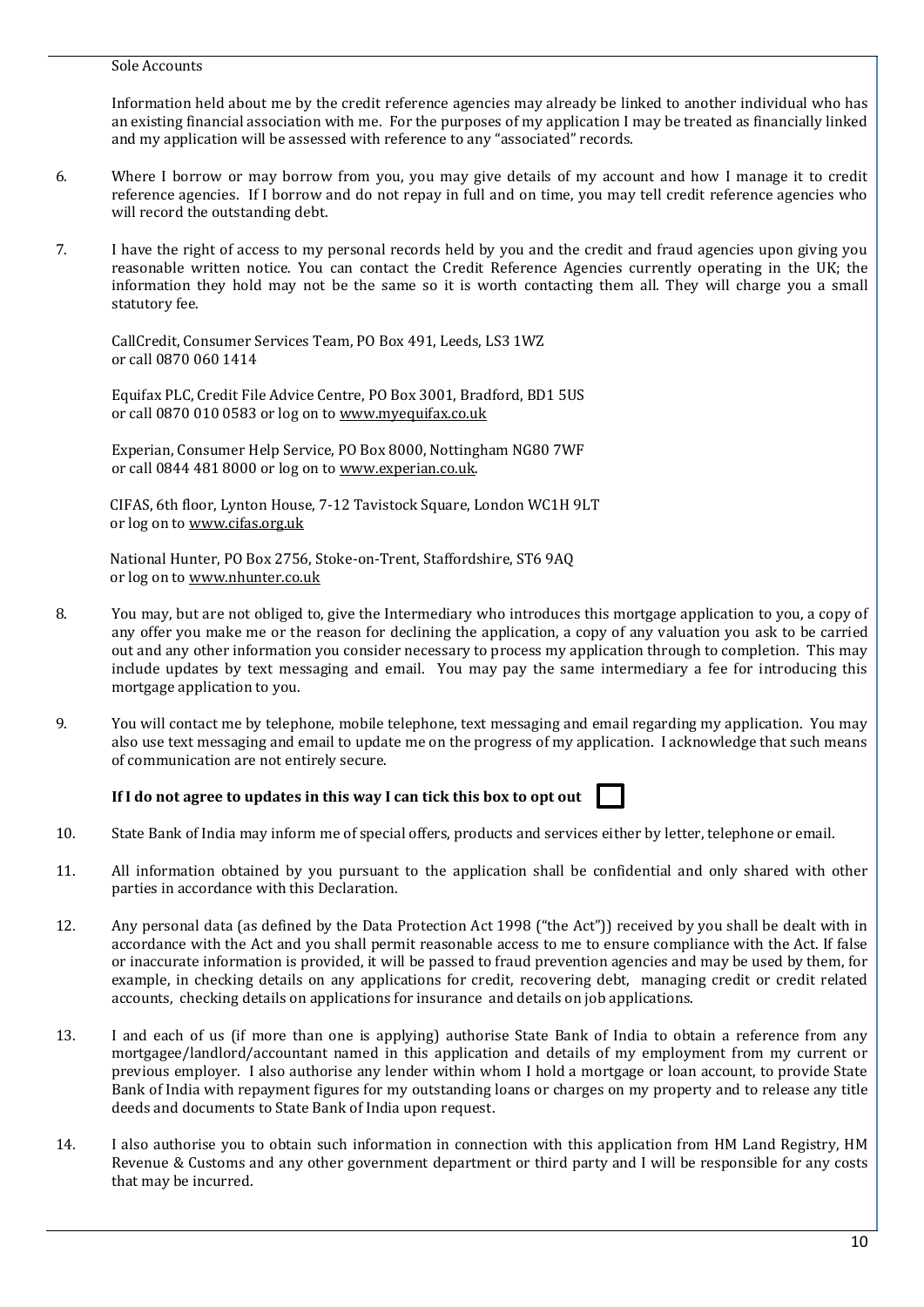This is a condensed version and if you would like to read the full details of how your data may be used please visit our website at [www.sbiuk.com/credit-reference,](http://www.sbiuk.com/credit-reference) telephone us on 0844 967 1860 or speak to one of our members of staff.

I and each of us (if more than one is applying) agree that:

### **Declaration**

- 15. I am over 18 and I am not bankrupt or insolvent;
- 16. You will rely on the information I have given you on this form, which I confirm is complete and true. It is a criminal offence to knowingly supply false information to obtain a loan. You may decide to decline my application;
- 17. You must have the property valued for your own purposes. You recommend that I arrange for a more detailed inspection for my own purposes;
- 18. You will keep any form of commission insurers may give you for arranging my insurance with them as part of this mortgage;
- 19. If I take out a mortgage with you, you may transfer it to another lender;
- 20. If applicable, I may have to show where the money for the deposit on the property I am buying came from;
- 21. For joint applications, State Bank of India will only send documents and correspondence before completion to one address. This will be the correspondence address given to us for the first applicant. Following completion all documents and correspondence will be sent to each customer at their respective correspondence address;
- 22. Fixed and tracker rates are limited offers and may be withdrawn at any time;
- 23. Where I have indicated that debt will be repaid, on or before completion, you will disregard it from your assessment of my application as you will regard my signature on this application form as being my undertaking to repay this debt;
- 24. I confirm that adequate buildings insurance will be in place in respect of the property which will cover full reinstatement costs;
- 25. You will keep me informed of progress with my application;
- 26. I acknowledge that it is my responsibility to ensure that I have suitable life cover or other means of repayment in the event of my death;
- 27. I confirm that I have or will provide you with an adequate repayment plan in the event the loan repayment date is after my retirement date;
- 28. I confirm that if the loan is interest only I have an adequate repayment plan in place to ensure repayment of the loan at the end of the term;
- 29. I acknowledge that I am responsible for all legal and administrative costs in connection with this application;
- 30. I acknowledge that my solicitor is authorised by me to disclose to you any information requested by you in connection with this application and I waive any right to claim confidentiality or professional privilege in respect of such information;
- 31. I consent to the use of my personal information provided to you in connection with this application as set out in this Declaration.
- 32. I and each of us (if more than one is applying):
	- i. declare that this agreement is entered into by the I/us wholly or predominantly for the purposes of a business carried on, or intended to be carried on, by I/us;
	- ii. understand that I/we will not have the benefit of the protection and remedies that would be available to I/us under the Act if the agreement were a regulated mortgage contract under the Act;